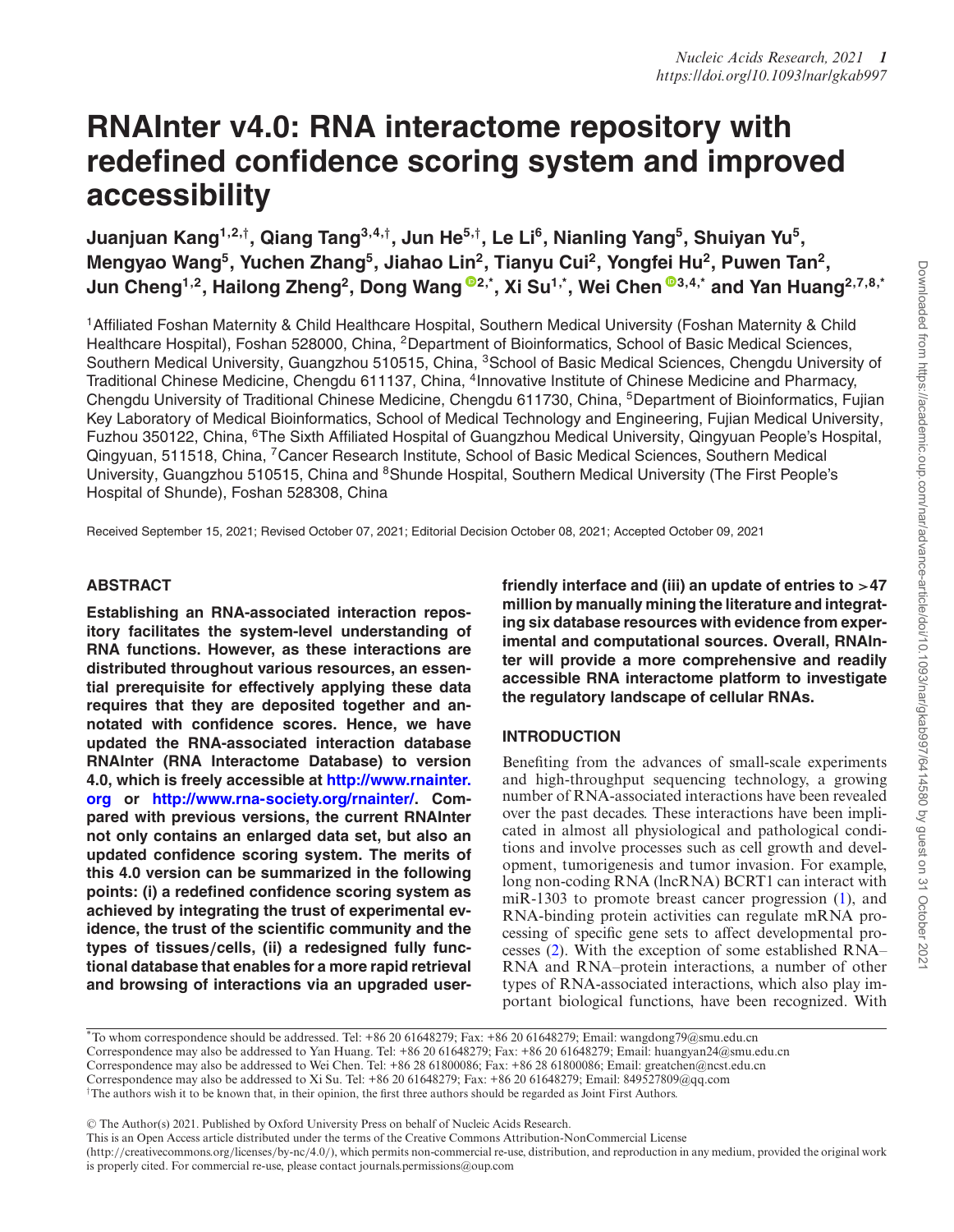use of modular domains to establish chromosome conformations, RNA can interact with DNA and then regulate gene expression [\(3\)](#page-5-0). Moreover, non-coding RNAs are associated with drug resistance and have provided a new class of targets for drug discovery [\(4\)](#page-5-0), while histone modifications have been reported to be involved in the transcriptional regulation of RNA through biological processes such as RNA splicing [\(5\)](#page-5-0). Hence, a prerequisite for system-level understanding of RNA biological functions requires that RNA-associated interactions be integrated under one common framework.

Over the past few years, through integrating experimentally validated and computationally predicted RNAassociated interactions, we have generated three versions of RNA Interactome Databases, RAID [\(6\)](#page-5-0), RAID v2.0 [\(7\)](#page-5-0) and RNAInter v3.0 [\(8\)](#page-5-0). These databases have provided information on a number of interactions, such as RNA–RNA (RRI), RNA–protein (RPI), RNA–DNA (RDI), RNA-Histone modification (RHI) and RNA–Compound (RCI), and have been widely used in the scientific community  $(9,10)$ . As a result of our efforts to continuously update the previous versions of RNAInter, >40 million interactions have now been included, which has provided a comprehensive RNA interactome platform for researchers. However, these interactions were derived from a variety of resources, such as manually text mining, database integration and computational prediction. Therefore, to more accurately evaluate each interaction, it will be critical to optimize the algorithm of confidence scores. With this goal in mind, [we have now updated RNAInter to version 4.0 \(http://](http://www.rnainter.org) www.rnainter.org or [http://www.rna-society.org/rnainter/\)](http://www.rna-society.org/rnainter/). In this version, the confidence scoring system has been redefined, as achieved by integrating the trust of experimental evidence, the trust of the scientific community and the types of tissues/cells. Moreover, we re-designed the website frame and updated its entries by manually mining the literature and integrating six databases. These improvements will substantially facilitate the operation of this system as users can quickly and accurately retrieve and browse RNA associated interactions deposited in the database.

## **DATABASE ORGANIZATION**

#### **Data collection and integration**

RNAInter integrates experimentally validated and computationally predicted RNA interactome data from the literature and databases. Through Pubmed database searches using the same keywords as that in our previous work, over 20 000 new entries describing experimentally validated RNA–RNA and RNA–protein interactions from over 30 000 published reports were screened. The interaction information obtained includes 'Interactors', 'Species', 'Tissue or Cell Line', 'Target region' and 'Supportive evidence'. In addition, RNAInter integrated three experimentally validated databases  $LncTarD (11)$  $LncTarD (11)$ , NPInter v4.0 [\(12\)](#page-5-0) and NoncoRNA [\(13\)](#page-5-0) as well as three computational predicted databases miRDB v6.0 [\(14\)](#page-5-0), oRNAment [\(15\)](#page-5-0) and tRFtarget [\(16\)](#page-5-0), which include RNA–RNA, RNA–protein, RNA–compound and RNA–DNA interactions (Table 1).

Table 1. Overview of interactions as obtained from six databases.

| Database<br>resource                  | Interaction type <sup>a</sup> | Interaction<br>entry | Evidence<br>typeb | Ref. |
|---------------------------------------|-------------------------------|----------------------|-------------------|------|
| LncTarD                               | RPI/RRI                       | 2823                 | E                 | (11) |
| $NPI$ nter v4.0                       | RPI/RRI/RDI                   | 1 100 659            | E/C               | (12) |
| <b>NoncoRNA</b>                       | <b>RCI</b>                    | 8034                 | E                 | (13) |
| $m$ <sub>RDB</sub> $v$ <sub>6.0</sub> | <b>RRI</b>                    | 6 8 31 5 95          | C                 | (14) |
| oRNAment                              | <b>RPI</b>                    | 44 290 806           | C                 | (15) |
| tRFtarget                             | <b>RRI</b>                    | 13 58 674            | C                 | (16) |

aRRI is short for RNA–RNA interaction, RPI is for RNA–protein interaction, RDI is for RNA–DNA interaction and RCI is for RNA–compound Interaction.

bE represents Experimental validation; C represents Computational prediction.

Accordingly, the number of integrated databases in RNAInter has increased from 35 to 39, and consists of more comprehensive RNA interactome data.

All new data were compared with interactions as generated from RNAInter v3.0 to eliminate redundancies. For interactions that were repeated, 'Tissue or Cell Line', 'Target region', 'Methods' and 'References' were integrated to the old interactions. Moreover, as data were derived from different sources, we standardized the names of tissues (or cell lines) and methods for all interactions.

#### **Data annotation**

For all new interactors, symbols and assigned IDs used by renowned databases were standardized: miRNA from miRBase [\(17\)](#page-5-0), circRNA from circBase [\(18\)](#page-5-0), transfer RNAderived fragments (tRFs) from tRFdb [\(19\)](#page-5-0), compound from PubChem Compound [\(20\)](#page-5-0) and other interactors from the NCBI Gene [\(21\)](#page-5-0). For the convenience of users, aliases, descriptions and other IDs from DrugBank [\(22\)](#page-5-0), OMIM  $(23)$ , Ensembl  $(24)$ , HGNC  $(25)$ , HPRD  $(26)$  and Uniprot [\(27\)](#page-5-0) were all included in the interactor information.

Like that as performed in previous versions, we also obtained the RNA editing/localization/ modification/structure/expression patterns. 'RNA editing' consisted of information on editing position, base change and genetic region from DARDED [\(28\)](#page-5-0), Lncediting [\(29\)](#page-5-0) and RADAR [\(30\)](#page-6-0). 'RNA localization' included subcellular localization and tissue/cell lines from RNALocate [\(31\)](#page-6-0). 'RNA modification' involved position and type of modification and genomic context from RMBase [\(32\)](#page-6-0). 'RNA structure' displayed the putative RNA secondary structures for each transcript as calculated by RNAstructure software [\(33\)](#page-6-0). 'Expression pattern' showed RNA expression values in each stage during human (or mouse) spermatogenesis [\(34,35\)](#page-6-0) and hematopoietic stem cell (HSC) lineage commitment [\(36,37\)](#page-6-0), and expression correlation coefficients of the two interactors were determined. Some additional functional modules were also provided. For example, disease associations from MNDR v3.0 [\(38\)](#page-6-0) and tissue specific expression from the GTEx project [\(39\)](#page-6-0). Homology interactions were pre-calculated as based on the orthology/paralogy gene sets from NCBI Gene [\(21\)](#page-5-0). An overview of data integration and annotations are shown in Figure [1.](#page-2-0)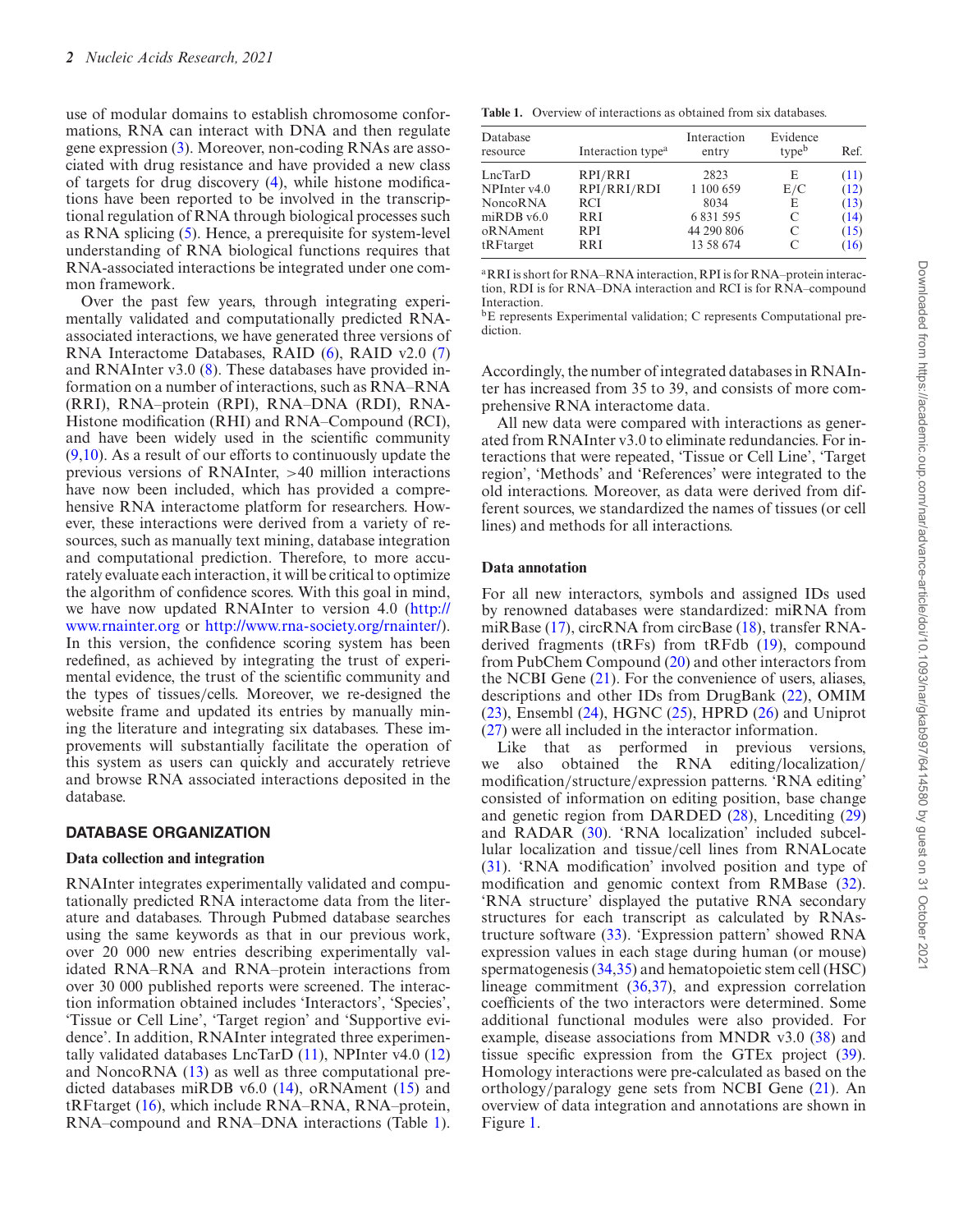<span id="page-2-0"></span>

**Figure 1.** Overview of data integration and annotation.

#### **Confidence scoring system**

In RAID v2.0, the supported methods were divided into strong (e.g. RNA immunoprecipitation and luciferase reporter assay) and weak (e.g. ChIP-seq and CLIP-seq) experimentally validated evidence and computationally predicted evidence [e.g. miRanda [\(40\)](#page-6-0) and TargetScan [\(41\)](#page-6-0)]. A confidence score was calculated using a sigmoid function by integrating different sources of evidence. In this version, the new confidence scoring system was defined by integrating the trust of experimental evidence (E), trust of the scientific community  $(S)$  and types of tissues/cells  $(T)$ . Such an approach increases the scoring reliability.

With regard to trust of experimental evidence, a smallscale experiment is more reliable than a large-scale screening. Therefore, interactions supported by publications describing few interactions should have higher confidence score than those supported by publications describing many interactions [\(42\)](#page-6-0). This metric, E, can be calculated as follows:

$$
E = \sum_{i} \frac{\log(10)}{\log(n_i + 1)}
$$

where *i* is the number of publications or prediction tools supporting the interaction and *ni* represents the interaction number described or predicted by the *i*-th publication or prediction tool.

Trust of the scientific community can be reflected by the number of citations and publication years as derived from Google Scholar. The greater the number of citations the higher the confidence score [\(42\)](#page-6-0). This metric, S, can be calculated as follows:

$$
S = \sum_{i} \log(\frac{r_i + 1}{2021 - y_i + 1} + 1)
$$

where *i* is the number of publications or prediction tools supporting the interaction,  $r_i$  represents the citations of the *i*-th publication or prediction tool, and  $y_i$  is the publication year of the *i*-th publication or prediction tool.

For the types of tissues/cells, the greater the number of tissues/cells in which an interaction was detected, the higher the confidence score for that interaction. This metric, T, can be calculated as follows:

 $T =$  type of the tissues/cells

These three metrics were scaled individually in a range from 0 to 1, with the weighted Euclidean distance then calculated as the confidence score.

$$
\text{Score} = \sqrt{\alpha E^2 + \beta (S^2 + T^2)}
$$

where  $\alpha$  and  $\beta$  range from 0–1.

We evaluated the new confidence scoring system based on the three different levels of supporting evidence. The interactions can be divided into three levels according to the different sources of evidence from which they were derived. Interactions with strong evidence were supported by strong experiments, while those with weak evidence by weak experiments and those with predicted evidence were only supported by predicted methods. As interactions with strong evidence and those with predicted evidence are the two more explicit interaction sets. We set the interactions with strong evidence as positive dataset, and those with predicted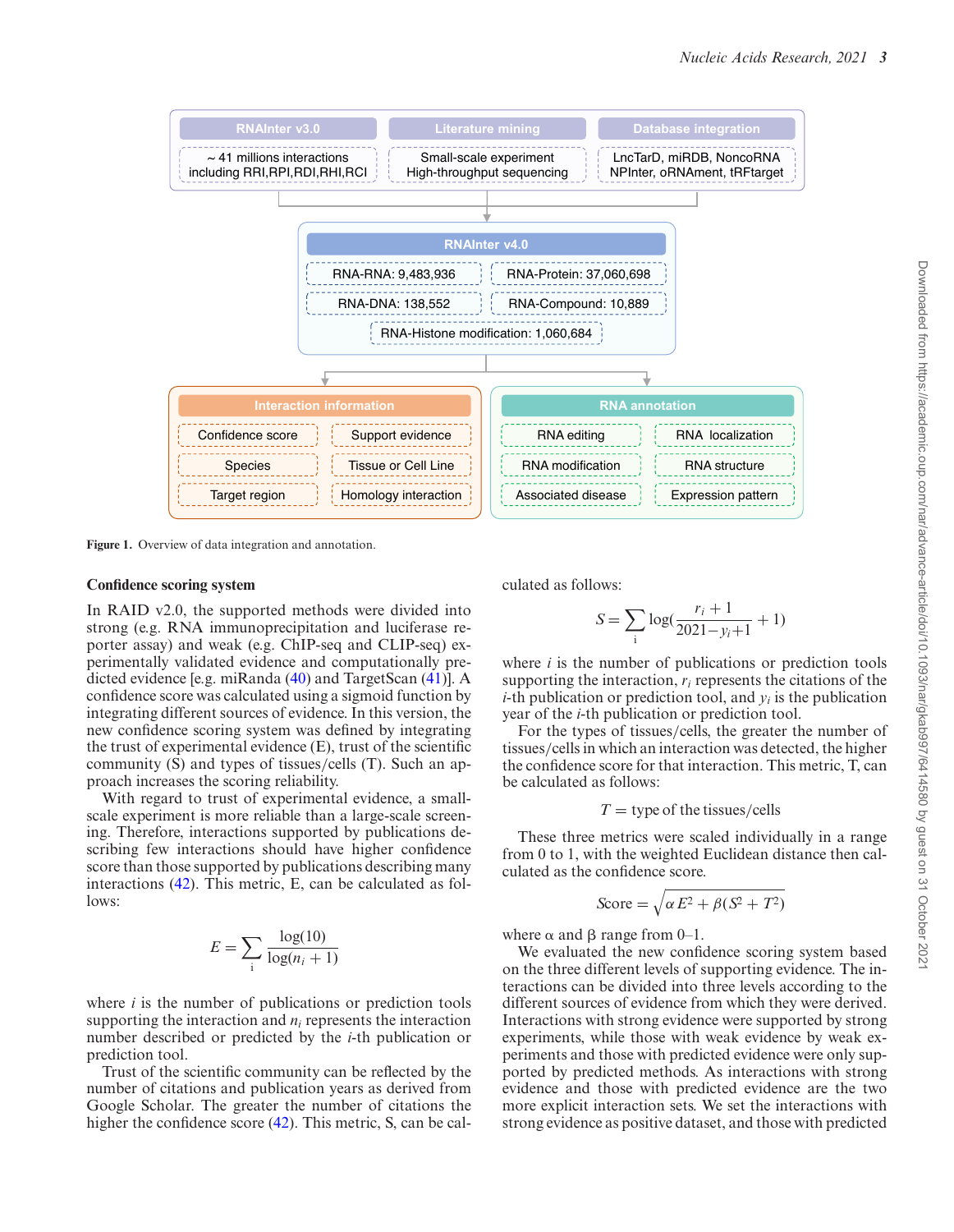

**Figure 2.** Statistics of RNAInter v4.0. (**A**) Distributions of five interaction types (RCI/RDI/RHI/RPI/RRI) among RNAInter versions. (**B**) Number of interactions in species. The outer circle indicates the category of species in the inner circle.

evidence as negative dataset. Then the area under the ROC curve (AUC) were applied to select the optimal weight combination through iterative traversal with a 0.05 step size. Final confidence scores were then log2-transformed and scaled from 0 to 1. In this way, interactions as reported within highly cited papers and involving detection in greater numbers of tissues/cells would receive a higher confidence score.

## **RESULTS**

## **RNAInter statistics**

In this version, through the scanning of  $>30000$  published reports and comprehensively evaluating RNA interactome (RNA–RNA/Protein/Compound/DNA) data, >6 million new entries were added, and 2 million entries were up-

dated. From these  $>8$  million interactions, over 600 000 interactions were experimentally validated, while the remaining were computationally predicted. All 156 species, including two new species (Schizosaccharomyces pombe and Rhodobacter sphaeroides ATCC 17025), represent eight categories (actiniaria, arthropoda, bacteria, fungi, nematode, vertebrata, viridiplantae and virus). Figure 2B contains a summary of the number of interactions in species containing >40 000 interactions. The number of interactions in other species was combined according to species categories. Detailed interaction numbers of each interaction type in all 156 species were listed in Supplementary Table S1. The top three species with the greatest number of interactions were *Homo sapiens*, *Mus musculus* and *Danio rerio*, which all belong to vertebrata. Such findings indicate that the RNA interactome of these three species were more extensively studied than that of other species.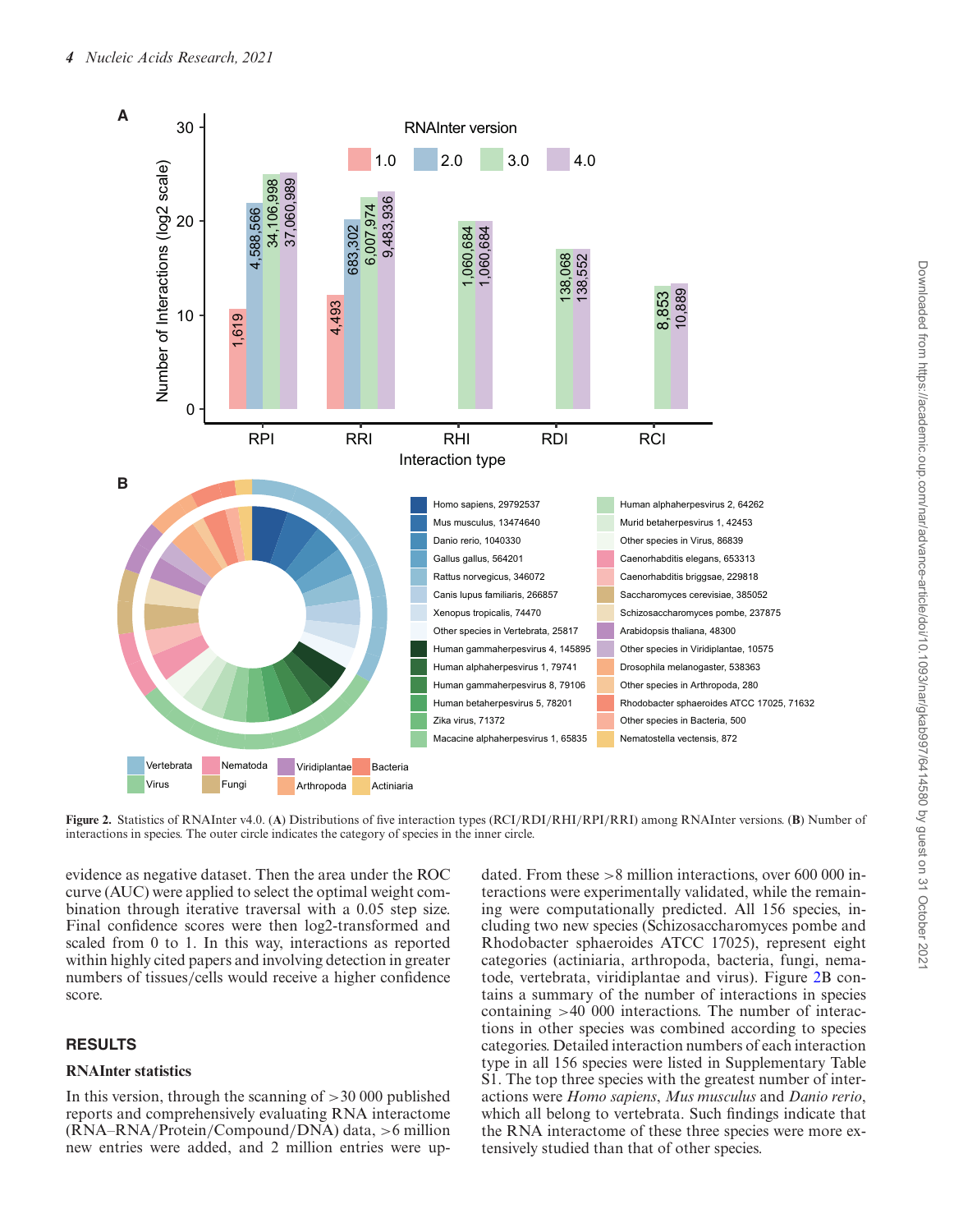

**Figure 3.** Evaluation of confidence scores. (**A**) ROC for distinguishing between experimental and predicted interactions. (**B**) Interaction number for each score interval.

#### **Evaluation of confidence score**

The AUCs calculated by different weight combinations were listed in Supplementary Table S2. The AUC of distinguishing interactions with strong and predicted evidences was the highest and up to 0.9230 when the  $\alpha$  and  $\beta$  were 0.85 and 0.25. Finally, we chose this weight combination to integrate the three metrics (E, S and T). As shown in Figure 3A, the optimal cutoff was 0.198 with the specificity of 0.903 and the sensitivity of 0.936 for distinguishing interactions with strong and predicted evidences. At the same time, the performance of the scoring system was also satisfactory for distinguishing interactions with weak and predicted evidences. The AUC was also the highest and up to 0.9163, and the optimal cutoff was 0.186 with the specificity of 0.897 and sensitivity of 0.936 (Figure 3A).

In addition, we also evaluated the score distribution of interactions with strong, weak and predicted evidences. As shown in Figure 3B, the greatest enrichment score intervals of interactions with experimental evidence (blue and green bar) were from 0.2 to 0.3, while those of interactions with predicted evidence (red bar) were from 0.1 to 0.2. The mean scores of interactions with strong and weak evidences were 0.2886 and 0.2767, which was obviously  $>0.1814$ , mean of interactions with predicted evidence. These results demonstrate that this new confidence scoring system can effectively estimate the reliability of RNA-associated interactions with more objective metrics and can be used to filter interactions of interest from vast arrays of interactions.

#### **Service optimization**

Due to the large number of interactions, it is essential that database searches be performed quickly and thoroughly browsed. The RNAInter database, which was redesigned as based on the Django Model-View-Controller (MVC) framework, achieves this goal by enabling a quick retrieval and browsing of interactions with use of an improved userfriendly interface. As a result, the speed of searching and browsing with this new version is considerably faster than that of the old version.

We optimized the browse module to display all related entries without being limited by the number of entries, which resolves the problem that the browse module cannot display interactions when the amount of data is too large. A filter option has also been provided to further screen results by interactor, interactor category and species, which allows users to more readily locate interactions of interest. Thus, the result page consisted of query condition, interaction display and filter option.

Increasing evidence has accrued suggesting that RNAs, especially ncRNAs, are involved in the progression of a number of diseases [\(43\)](#page-6-0). Most of these RNAs are involved with regulating pathways related to the occurrence and development of diseases by interacting with target molecules [\(44\)](#page-6-0). To promote research on RNA associated interactions in disease processes, we embedded disease associations derived from MNDR v3.0 into RNAInter. We also added human tissue expression data from the GTEx project in the 'Expression pattern' module. In this way, expressions of two interactors in different tissues are simultaneously displayed.

#### **CONCLUSIONS**

In RNAInter v4.0, we have increased the number of RNA associated interactions from the literature and other databases and optimized the website to enhance its speed and convenience. Most importantly, by integrating multidimensional information, we generated a confidence scoring system which can accurately evaluate each interaction and enable researchers to more readily screen RNA interactions of interest. For example, interactions without experimental support but with high confidence scores could be reliable candidates for RNA functional studies. This confidence scoring system will also contribute to a better understanding of the biological functions associated with these RNA interactions.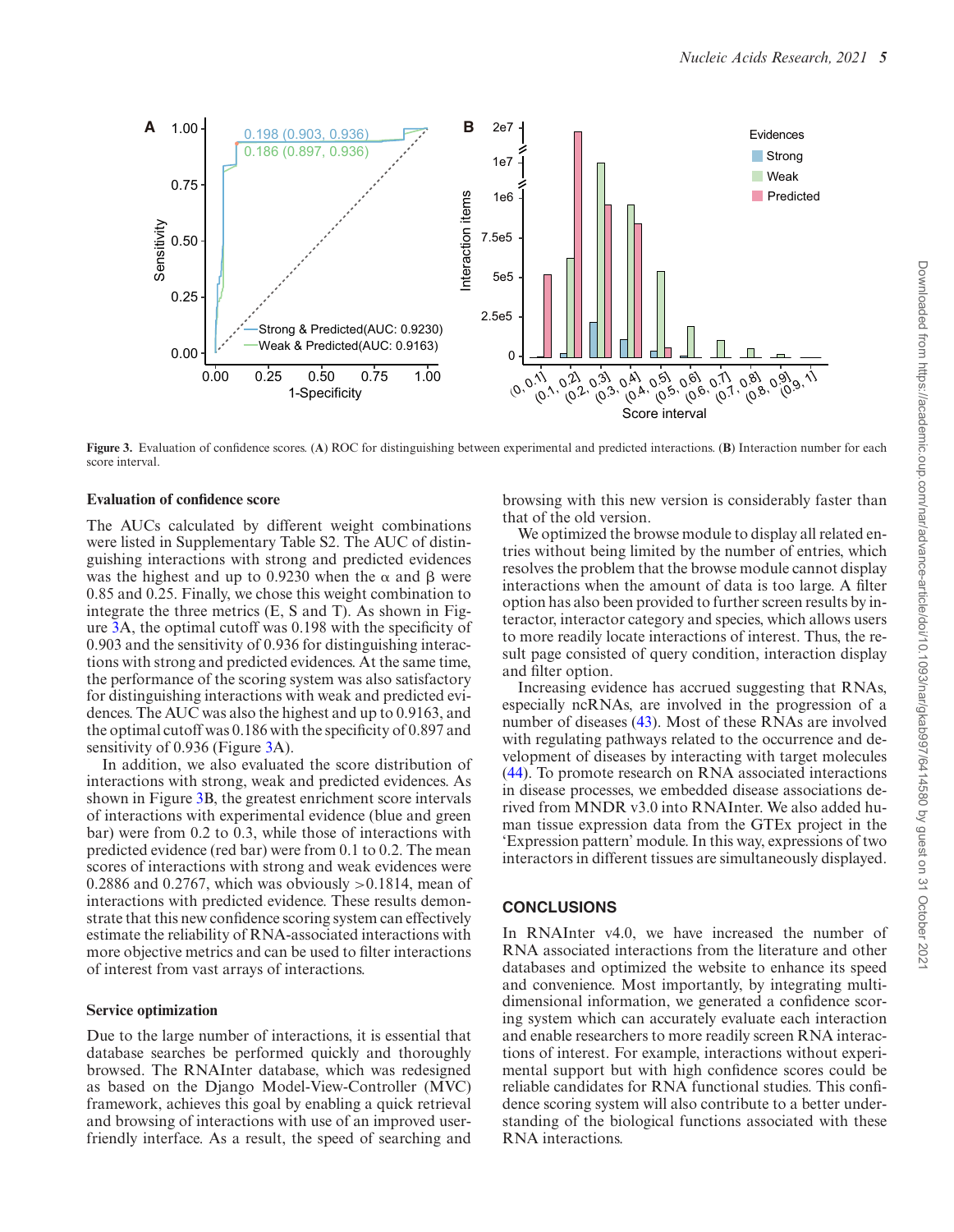<span id="page-5-0"></span>With the technological advances in experimental measurements and computational techniques, an explosive amount of literature will be generated with regard to descriptions of RNA interactome. It will be time-consuming and virtually unmanageable to manually review and collect RNA associated interactions from literature. Accordingly, the development of automated text mining tools for full-scale RNA interactome scanning will be fundamental for advances in this field. The RNAInter described in the present work provides one such reliable RNA interactome corpus for the development of a text mining tool, which will facilitate the application of artificial intelligence-based text mining algorithms.

Overall, RNAInter provides an upgraded, comprehensive platform which will substantially contribute to the efficacy of functional RNA interactome research. Finally, it should be noted that this RNAInter database represents the current, but not final, version as it will be continuously updated and improved, once new data on RNA interactome become available.

## **SUPPLEMENTARY DATA**

[Supplementary Data](https://academic.oup.com/nar/article-lookup/doi/10.1093/nar/gkab997#supplementary-data) are available at NAR Online.

## **FUNDING**

National Key Research and Development Project of China [2019YFA0801800]; National Natural Science Foundation of China [82070109, 31771471, 81770104, 62002153]; Guangdong Basic and Applied Basic Research Foundation [2019A1515010784]; China Postdoctoral Science Foundation [2020M682623, 2020M682785]; Fujian Medical University Research Foundation of Talented Scholars [XR-CZX2020027]; Foshan Medicine Dengfeng Project (2019- 2021). Funding for open access charge: Postdoctoral research funding of Affiliated Foshan Maternity and Child Healthcare Hospital.

*Conflict of interest statement.* None declared.

## **REFERENCES**

- 1. Liang,Y., Song,X., Li,Y., Chen,B., Zhao,W., Wang,L., Zhang,H., Liu,Y., Han,D., Zhang,N. *et al.* (2020) LncRNA BCRT1 promotes breast cancer progression by targeting miR-1303/PTBP3 axis. *Mol. Cancer*, **19**, 85.
- 2. Brinegar,A.E. and Cooper,T.A. (2016) Roles for RNA-binding proteins in development and disease. *Brain Res.*, **1647**, 1–8.
- 3. Mumbach,M.R., Granja,J.M., Flynn,R.A., Roake,C.M., Satpathy,A.T., Rubin,A.J., Qi,Y., Jiang,Z., Shams,S., Louie,B.H. *et al.* (2019) HiChIRP reveals RNA-associated chromosome conformation. *Nat. Methods*, **16**, 489–492.
- 4. Matsui,M. and Corey,D.R. (2017) Non-coding RNAs as drug targets. *Nat. Rev. Drug Discov.*, **16**, 167–179.
- 5. Rahhal,R. and Seto,E. (2019) Emerging roles of histone modifications and HDACs in RNA splicing. *Nucleic Acids Res.*, **47**, 4911–4926.
- 6. Zhang,X., Wu,D., Chen,L., Li,X., Yang,J., Fan,D., Dong,T., Liu,M., Tan,P., Xu,J. *et al.* (2014) RAID: a comprehensive resource for human RNA-associated (RNA-RNA/RNA-protein) interaction. *RNA*, **20**, 989–993.
- 7. Yi,Y., Zhao,Y., Li,C., Zhang,L., Huang,H., Li,Y., Liu,L., Hou,P., Cui,T., Tan,P. *et al.* (2017) RAID v2.0: an updated resource of RNA-associated interactions across organisms. *Nucleic Acids Res.*, **45**, D115–D118.
- 8. Lin,Y., Liu,T., Cui,T., Wang,Z., Zhang,Y., Tan,P., Huang,Y., Yu,J. and Wang,D. (2020) RNAInter in 2020: RNA interactome repository with increased coverage and annotation. *Nucleic Acids Res.*, **48**, D189–D197.
- 9. Aschenbrenner,A.C., Mouktaroudi,M., Kramer,B., Oestreich,M., Antonakos,N., Nuesch-Germano,M., Gkizeli,K., Bonaguro,L., Reusch,N., Bassler,K. *et al.* (2021) Disease severity-specific neutrophil signatures in blood transcriptomes stratify COVID-19 patients. *Genome Med*, **13**, 7.
- 10. Zhang,Y., Jia,C. and Kwoh,C.K. (2021) Predicting the interaction biomolecule types for lncRNA: an ensemble deep learning approach. *Brief. Bioinform.*, **22**, bbaa228.
- 11. Zhao,H., Shi,J., Zhang,Y., Xie,A., Yu,L., Zhang,C., Lei,J., Xu,H., Leng,Z., Li,T. *et al.* (2020) LncTarD: a manually-curated database of experimentally-supported functional lncRNA-target regulations in human diseases. *Nucleic Acids Res.*, **48**, D118–D126.
- 12. Teng,X., Chen,X., Xue,H., Tang,Y., Zhang,P., Kang,Q., Hao,Y., Chen,R., Zhao,Y. and He,S. (2020) NPInter v4.0: an integrated database of ncRNA interactions. *Nucleic Acids Res.*, **48**, D160–D165.
- 13. Li,L., Wu,P., Wang,Z., Meng,X., Zha,C., Li,Z., Qi,T., Zhang,Y., Han,B., Li,S. *et al.* (2020) NoncoRNA: a database of experimentally supported non-coding RNAs and drug targets in cancer. *J. Hematol. Oncol.*, **13**, 15.
- 14. Chen,Y. and Wang,X. (2020) miRDB: an online database for prediction of functional microRNA targets. *Nucleic Acids Res.*, **48**, D127–D131.
- 15. Benoit Bouvrette,L.P., Bovaird,S., Blanchette,M. and Lecuyer,E. (2020) oRNAment: a database of putative RNA binding protein target sites in the transcriptomes of model species. *Nucleic Acids Res.*, **48**, D166–D173.
- 16. Li,N., Shan,N., Lu,L. and Wang,Z. (2021) tRFtarget: a database for transfer RNA-derived fragment targets. *Nucleic Acids Res.*, **49**, D254–D260.
- 17. Kozomara,A., Birgaoanu,M. and Griffiths-Jones,S. (2019) miRBase: from microRNA sequences to function. *Nucleic Acids Res.*, **47**, D155–D162.
- 18. Glazar,P., Papavasileiou,P. and Rajewsky,N. (2014) circBase: a database for circular RNAs. *RNA*, **20**, 1666–1670.
- 19. Kumar,P., Mudunuri,S.B., Anaya,J. and Dutta,A. (2015) tRFdb: a database for transfer RNA fragments. *Nucleic Acids Res.*, **43**, D141–D145.
- 20. Kim,S., Chen,J., Cheng,T., Gindulyte,A., He,J., He,S., Li,Q., Shoemaker,B.A., Thiessen,P.A., Yu,B. *et al.* (2021) PubChem in 2021: new data content and improved web interfaces. *Nucleic Acids Res.*, **49**, D1388–D1395.
- 21. Maglott,D., Ostell,J., Pruitt,K.D. and Tatusova,T. (2011) Entrez Gene: gene-centered information at NCBI. *Nucleic Acids Res.*, **39**, D52–D57.
- 22. Wishart,D.S., Feunang,Y.D., Guo,A.C., Lo,E.J., Marcu,A., Grant,J.R., Sajed,T., Johnson,D., Li,C., Sayeeda,Z. *et al.* (2018) DrugBank 5.0: a major update to the DrugBank database for 2018. *Nucleic Acids Res.*, **46**, D1074–D1082.
- 23. Amberger,J.S., Bocchini,C.A., Schiettecatte,F., Scott,A.F. and Hamosh,A. (2015) OMIM.org: Online Mendelian Inheritance in Man (OMIM(R)), an online catalog of human genes and genetic disorders. *Nucleic Acids Res.*, **43**, D789–D798.
- 24. Howe,K.L., Achuthan,P., Allen,J., Allen,J., Alvarez-Jarreta,J., Amode,M.R., Armean,I.M., Azov,A.G., Bennett,R., Bhai,J. *et al.* (2021) Ensembl 2021. *Nucleic Acids Res.*, **49**, D884–D891.
- 25. Tweedie,S., Braschi,B., Gray,K., Jones,T.E.M., Seal,R.L., Yates,B. and Bruford,E.A. (2021) Genenames.org: the HGNC and VGNC resources in 2021. *Nucleic Acids Res.*, **49**, D939–D946.
- 26. Keshava Prasad,T.S., Goel,R., Kandasamy,K., Keerthikumar,S., Kumar,S., Mathivanan,S., Telikicherla,D., Raju,R., Shafreen,B., Venugopal,A. *et al.* (2009) Human Protein Reference Database–2009 update. *Nucleic Acids Res.*, **37**, D767–D772.
- 27. UniProt, C. (2021) UniProt: the universal protein knowledgebase in 2021. *Nucleic Acids Res.*, **49**, D480–D489.
- 28. Kiran,A. and Baranov,P.V. (2010) DARNED: a DAtabase of RNa EDiting in humans. *Bioinformatics*, **26**, 1772–1776.
- 29. Gong,J., Liu,C., Liu,W., Xiang,Y., Diao,L., Guo,A.Y. and Han,L. (2017) LNCediting: a database for functional effects of RNA editing in lncRNAs. *Nucleic Acids Res.*, **45**, D79–D84.